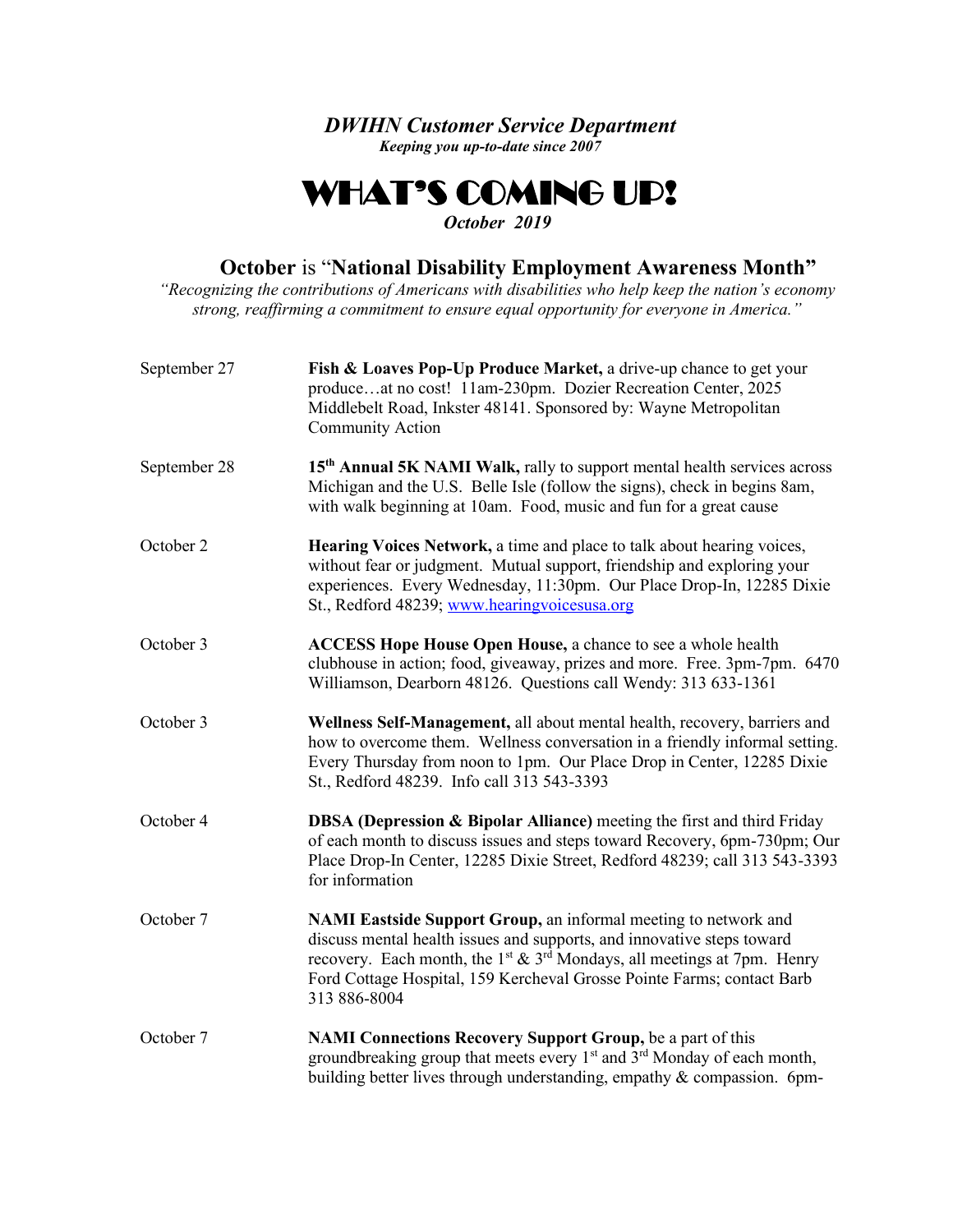|            | 800pm; Beaumont-Taylor Hospital, 10000 Telegraph Rd., Taylor 48180.<br>Questions call: Jennifer 734 881-0935                                                                                                                                                                                                      |
|------------|-------------------------------------------------------------------------------------------------------------------------------------------------------------------------------------------------------------------------------------------------------------------------------------------------------------------|
| October 8  | Support for Those Who Have Lost Loved Ones to Addiction, a FAN<br>support group, meeting every 2 <sup>nd</sup> & 4 <sup>th</sup> Tuesday of each month. PC Alano<br>Club, 8669 North Lilly Rd, Canton. 7pm-830pm. Call 734 612-5301 or email<br>nwwayne@familiesagainstnarcotics.org                              |
| October 8  | Family and Friends Peer Support Group, informal meeting offering help,<br>healing and hope. 630pm-730pm. 2 <sup>nd</sup> and 4 <sup>th</sup> Tuesday of each month. Canton<br>Municipal Complex, 1150 S. Canton Center Rd., Canton 48188<br>nwwayne@familiesagainstnarcotics.org                                  |
| October 9  | Direct Care Worker Career Fair, free event for those who want to make a<br>difference in the lives of people in need. 10am-4pm. Burton Manor, 27777<br>Schoolcraft, Livonia 48150. Register: eventbrite.com/e/the-dwihn-career-<br>fair-tickets-70316583795                                                       |
| October 12 | Family Health Clinic, every 2 <sup>nd</sup> Saturday of each month. Free dental services,<br>blood work, free healthy food items. 10am-4pm; Islamic Institute of Knowledge,<br>6345 Schaefer Road, Dearborn 48126                                                                                                 |
| October 14 | YOGA, stretch your mind and body. The 2 <sup>nd</sup> and 4 <sup>th</sup> Mondays of each<br>month. Free. 11:30am. Our Place Drop in Center, 12285 Dixie Street,<br>Redford 48239. Info call 313 543-3393                                                                                                         |
| October 15 | <b>Youth MOVE Detroit Advisory Council, for ages 14-25. Help make</b><br>suggestions and decisions that impact services provided youth in Detroit and<br>Wayne County. Training opportunities; Free. Today and every 3 <sup>rd</sup> Tuesday;<br>5pm-630pm; Children's Center, 79 West Alexandrine, Detroit 48201 |
| October 16 | Adult Mental Health First Aid Training, learn how to help someone you<br>know with a mental health crisis. 830am-5pm; BHPI, 1333 Brewery Park,<br>#300, Detroit 48207. To register: ddeschamps@teamhs.onmicrosoft.com or<br>call 734 771-3619                                                                     |
| October 16 | NAMI Family Support Group, caring group who utilizes their lived<br>experience to help others. 3 <sup>rd</sup> Wednesday of every month. 7pm. Henry Ford<br>Wyandotte Hospital, 5 <sup>th</sup> floor, room #5, Wyandotte, 48192. Info: call Shirley<br>313 292-3324                                              |
| October 17 | Aging Matters Expo, learn about resources, services and critical issues to<br>ensure older adults live with dignity and choice. 8am-3pm; Fellowship<br>Chapel, 7707 W. Outer Drive, Detroit 48235. Register:<br>agingmattersexpo.com                                                                              |
| October 18 | "Reaching for the Stars" Banquet and Award Night, a dressy dinner and<br>dance event for all DWMHA members receiving services. Free. Fellowship<br>Chapel, 7707 W. Outer Drive W., Detroit 48235                                                                                                                  |